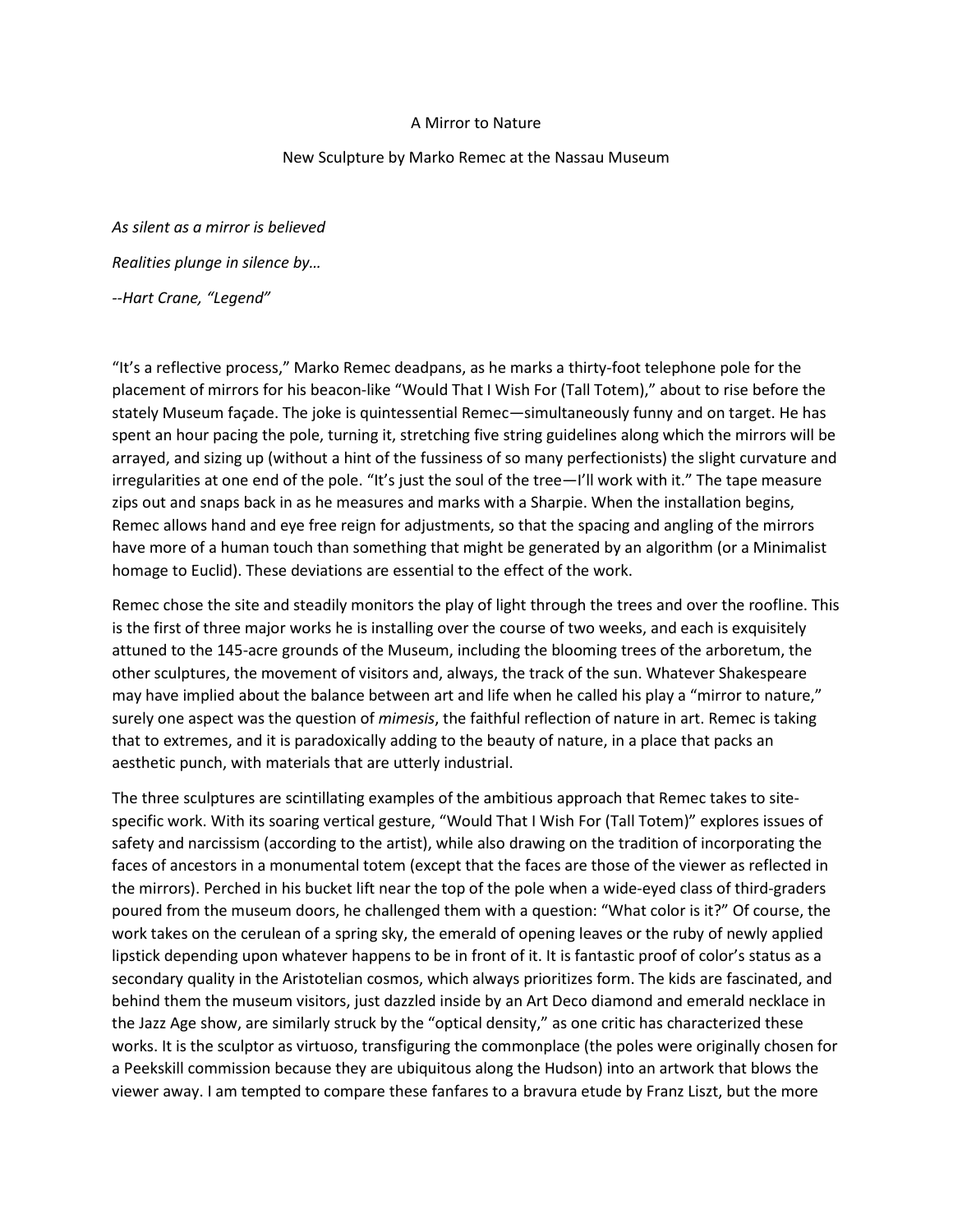apt soundtrack with be the recursive inventions of Johann Sebastian Bach (the Glenn Gould recording of the Goldberg Variations, of course) or the architecturally soaring pedal point of Vivaldi. For the record, Remec drives around listening to the Rolling Stones.

Not far from the Tall Totem, a sprawling horizontal frieze created from 16 huge convex dome mirrors, "NYET," assumes the pattern of a stylized eye. The title is a sly allusion to the government surveillance and persecution of Dimitri Shostakovich and other artists, whose work was performed at the Baker Mansion in Manhattan when the first iteration of this powerful work was presented. At the Museum, it occupies a quiet corner of the great lawn, surveying at a dozen or so of the Museum's collection arrayed before it. Although we are not far from Elmcroft, the notorious Soviet-era nest of spies in Upper Brookville, the Cold War allusion seems remote in this genteel setting. As Remec asks, "Who is saying nyet to whom?"

The *piece de resistance* in this exhibition is the first work encountered by the visitor, a riverine band of more than a hundred 33-inch convex dome mirrors that alluringly rise and fall with the sinuous contours of the land along the stately drive that leads to the Museum mansion. Its title, "Vertebrate Progression (Field Totem)," is an allusion to paleontology, the passion of Childs Frick, who lived in the mansion and kept his laboratory and library of specimens in a nearby outbuilding, now the Manes Family Art and Education Center. Like the glittering ribbon of light of a Swiftian diamond tennis bracelet, the flow of mirrors along the grass has a mesmerizing rhythmic effect. It was meticulously planned months before using three-dimensional topographical images made by a drone as well as, always and always, the steadily searching eye of the artist during site visits. The prep is his favorite bit: "What I love about art is thinking of things like the field totem beforehand. Installing is fun, but the best part is the plan. I spend a lot of time agonizing over the details so that when I work on site it goes quickly." True to form, the artist and one assistant (the indefatigable Rey Castillo, who also assisted Kenny Scharf on the nearby Manes mural), with clockwork precision and a rhythm of their own, cover the hillside in less than one day.

By now you are wondering who this chap is. Marko Remec is a New York-born conceptual sculptor living in Manhattan (with a fantastic studio by PS1 in Long Island City) whose work has been showcased at such prestigious museums and collections as MASS MoCA, LongHouse Reserve, Chesterwood, Kunsthaus Zug, Museo de Arte de Ponce, Salem Art Works and the Hudson Valley Center for Contemporary Art. In Zug and Rome, he collaborated with Ilya and Emilia Kabakov on the Ship of Tolerance Project. Instantly popular with museum visitors who are active on social media, he has also attracted the notice of notable collectors and critics with his wry wit and brilliant compositional strategies. Remec is a rising star in the Contemporary sculpture world. He graduated from Williams College and Stanford University with degrees in art, science and business.

Remec arrived at Williams, cradle of so many prominent art-world figures of his generation that they are nicknamed "the Williams mafia," as a hard-working organic chemistry major, pre-med. On a lark, he signed up for a studio art class in the fall of his freshman year. The professor roared up on a Harley, clad in black leather from head to toe. It was Thomas Krens, later the radical director of the Guggenheim Museum. The artist in residence was the similarly charismatic, and mercurial, Jim Dine. Remec was hooked. He made art his second major, taking a work-study job in the sculpture studio and also working in a conservation lab. Traveling with his father, a professor of political science, he was as deeply moved by the architecture of India and Egypt as by anything in the Louvre, and although he had a superb art history faculty at Williams, he was never waltzed away by the heroics of Picasso or Warhol. Eventually